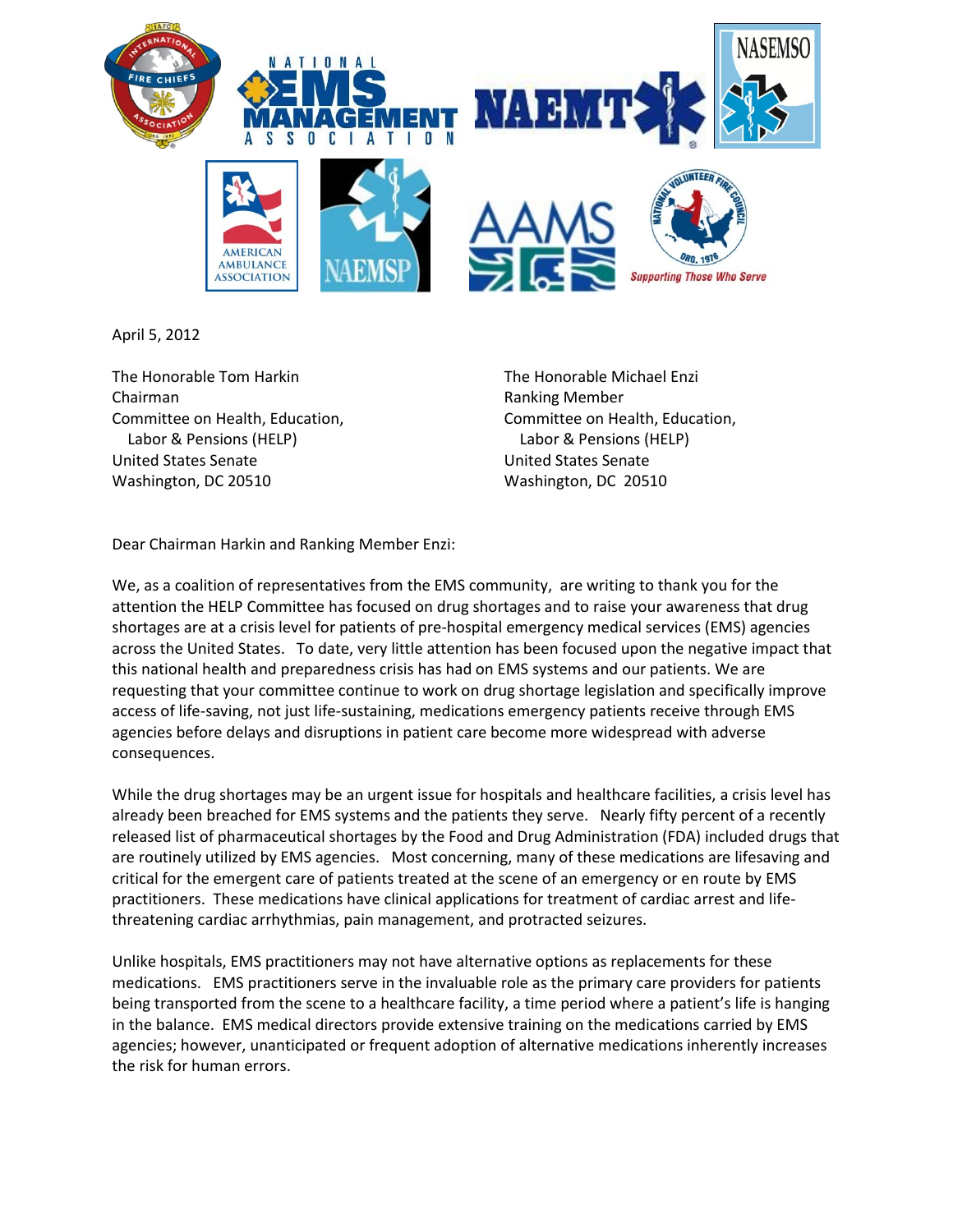As the incidence of drug shortages is increasing exponentially, the primary causative factors within the drug manufacturing industry must be identified and aggressively addressed, including DEA regulations*.*  Congress should revisit the current statute governing manufacturers' responsibility to report potential shortages. Under existing law, the FDA may penalize the drug manufacturer for non-compliance by seizing the drug. For medications that have one sole manufacturer, this results in complete unavailability of the medication to patients at their moment of need. The continuation of such a policy exacerbates drug shortage crises.

In the interim, we respectfully propose the consideration of the following potentially viable options to improve care for patients with emergency medical conditions treated by EMS agencies. EMS is usually the first medical contact with a patient and often provides the best or only access for these medications for the patients. When alternative medications are required, associated pharmaceutical licensure amendment fees could be waived to relieve EMS agencies from the burden of unanticipated drug purchases from their strained and limited budgets. Ideally, avenues to avoid the transition to alternative medications are preferable. For critical lifesaving medications, patients with emergency medical conditions should be assured that the EMS agencies who respond to their call have access to the stocks of drugs that are available. In addition, affordable shelf life extension programs, similar to the process that exists in the military, would increase the cache of medications for EMS and reduce waste from discarding medications that have maintained clinical efficacy beyond their expiration dates.

On behalf of the EMS community, we thank you in advance for your attention to these critical issues. As representatives from multiple facets of the EMS community, we also are willing and able to serve as resources and subject matter experts for you and your colleagues as additional solutions are developed in the future.

Sincerely,

**International Association of Fire Chiefs [\(www.IAFC.org\)](http://www.iafc.org/) National EMS Management Association [\(www.NEMSMA.org\)](http://www.nemsma.org/) National Association of Emergency Medical Technicians [\(www.NAEMT.org\)](http://www.naemt.org/) National Association of State EMS Officials [\(www.NASEMSO.org\)](http://www.nasemso.org/) American Ambulance Association [\(www.THE-AAA.com\)](http://www.the-aaa.com/) National Association of EMS Physicians [\(www.NAEMSP.org\)](http://www.naemsp.org/) Association of Air Medical Services [\(www.AAMS.org\)](http://www.aams.org/) National Volunteer Fire Council [\(www.NVFC.org\)](http://www.nvfc.org/)**

cc:

The Honorable Lamar Alexander The Honorable Michael F. Bennet The Honorable Jeff Bingaman The Honorable Richard Blumenthal The Honorable Richard Burr The Honorable Robert P. Casey, Jr. The Honorable Al Franken The Honorable Kay R. Hagan The Honorable Orrin G. Hatch The Honorable Johnny Isakson

The Honorable Mark Kirk The Honorable John McCain The Honorable Jeff Merkley The Honorable Barbara A. Mikulski The Honorable Lisa Murkowski The Honorable Patty Murray The Honorable Rand Paul The Honorable Pat Roberts The Honorable Bernard Sanders The Honorable Sheldon Whitehouse

att: Partial list of drugs used by EMS agencies currently with reported shortages